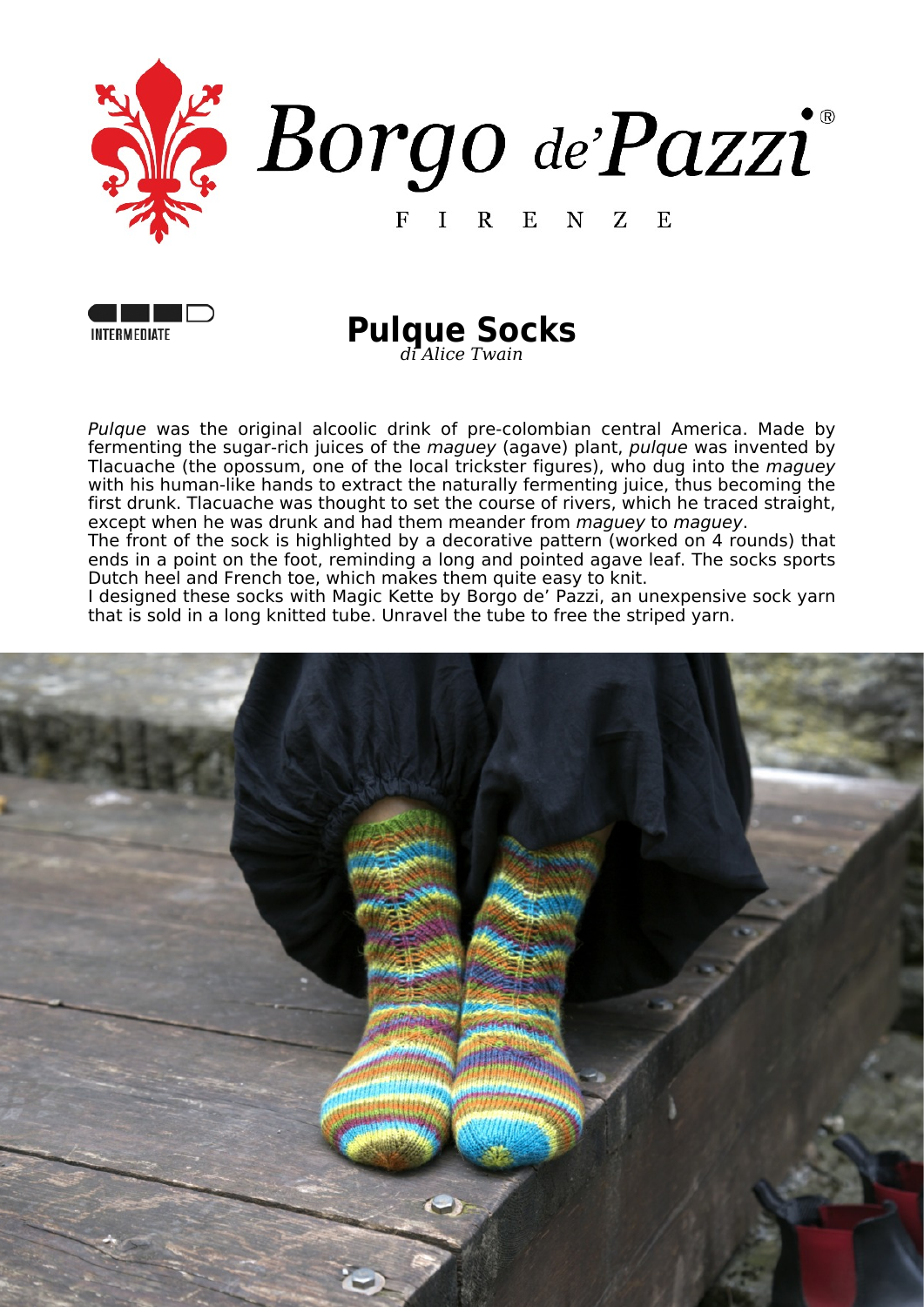

#### **Materials**

- Borgo de' Pazzi Magic Kette; 75% wool, 25% poliammide; 100 g  $(3.5 \text{ oz}) = 420$ m (459 yds); 1 hank, col 4.
- One set of 2,75 mm (US 2) double pointed needles (use a needle size to give you the exact gauge).
- Scissors and tapestry needle.

#### **Instructions**

C.o. 60 (68) sts. Distribute over 3 needles as follows: *n1*: 19 (23) sts; *n2*: 21 (21) sts, *n3*: 20 (24) sts.

**Rd1:** *n1*: \*k1, p1\* to 1 st bef end, k1; *n2*:  $*pi, k1*5 \text{ times}, k1, *k1, p1*5 \text{ times};$ *n3*: \*k1, p1\* to end.

Work rd1 for 4 times.

- **Rd2:** *n1*: \*k1, p1\* to 1 st bef end, k1; *n2*: p1, ssk, k1, \*p1, k1\* 3 times, yo, k1, yo, \*k1, p1\* 3 times, k1, k2tog, p1; *n3*: \*k1, p1\* to end.
- **Rd3:** *n1*: \*k1, p1\* to 1 st bef end, k1; *n2*: p1, k2, \*p1, k1\* 7 times, p1, k2, p1; *n3*:  $*k1$ , p1 $*$  to end.
- **Rd4:** *n1*: \*k1, p1\* to 1 st bef end, k1; *n2*: p1, ssk, \*p1, k1\* 3 times, p1, yo, k1, yo, p1, \*k1, p1\* 3 times, k2tog, p1; *n3*: \*k1, p1\* to end.
- **Rd5:** *n1*: \*k1, p1\* to 1 st bef end, k1; *n2*:  $*pi$ , k1\* 5 times, k1, \*k1, p1\* 5 times; *n3*: \*k1, p1\* to end.

Work rds 2-5 for 13 (14) times tot.

- **Rd6:** *n1*: k all sts; *n2*: p1, ssk, k1, \*p1, k1\* 3 times, yo, k1, yo, \*k1, p1\* 3 times, k1, k2tog, p1; *n3*: k all sts.
- **Rd7:** *n1*: k all sts; *n2*: p1, k2, \*p1, k1\* 7 times, p1, k2, p1; *n3*: k all sts.
- **Rd8:** *n1*: k all sts; *n2*: p1, ssk, \*p1, k1\* 3 times, p1, yo, k1, yo, p1, \*k1, p1\* 3 times, k2tog, p1; *n3*: k all sts.

# **Size and measures**



**Rd9:** *n1*: k all sts; *n2*: \*p1, k1\* 5 times, k1, \*k1, p1\* 5 times; *n3*: k all sts.

Work rds 6-9 for 2 times tot. Work rds 6 and 7 alone once again.

#### *Heel flap*

The work continues flat on approximately half the sock stitches. Leave the remaining stitches on two needles as follows.

**Row 1:** k 15 (17) sts, turn.

**Row 2:** p 15 (17) sts, p 16 (18) from following n, turn.

Knitting continues over these 31 (35) sts. Distribute the rem 29 (33) sts over the other 2 n evenly and leave aside.

**Row 3:** \*sl1, k1\* to 1 st bef end, sl1.

|        | <b>Shoe size</b> | Leg length            | <b>Foot length</b> | <b>Circumference</b>      |
|--------|------------------|-----------------------|--------------------|---------------------------|
| Size S | EU 36-37         | 15.5 cm $(6")$        | $20.5$ cm $(8")$   | 18 cm (7")                |
| Size L | EU 38-39         | $16.5(6 \frac{1}{2})$ | 23 cm (9")         | 19.5 cm $(7 \frac{3}{4})$ |

*Gauge:* 18 sts and 24 rds  $=$  5 cm  $(2<sup>n</sup>)$  in st st in the round.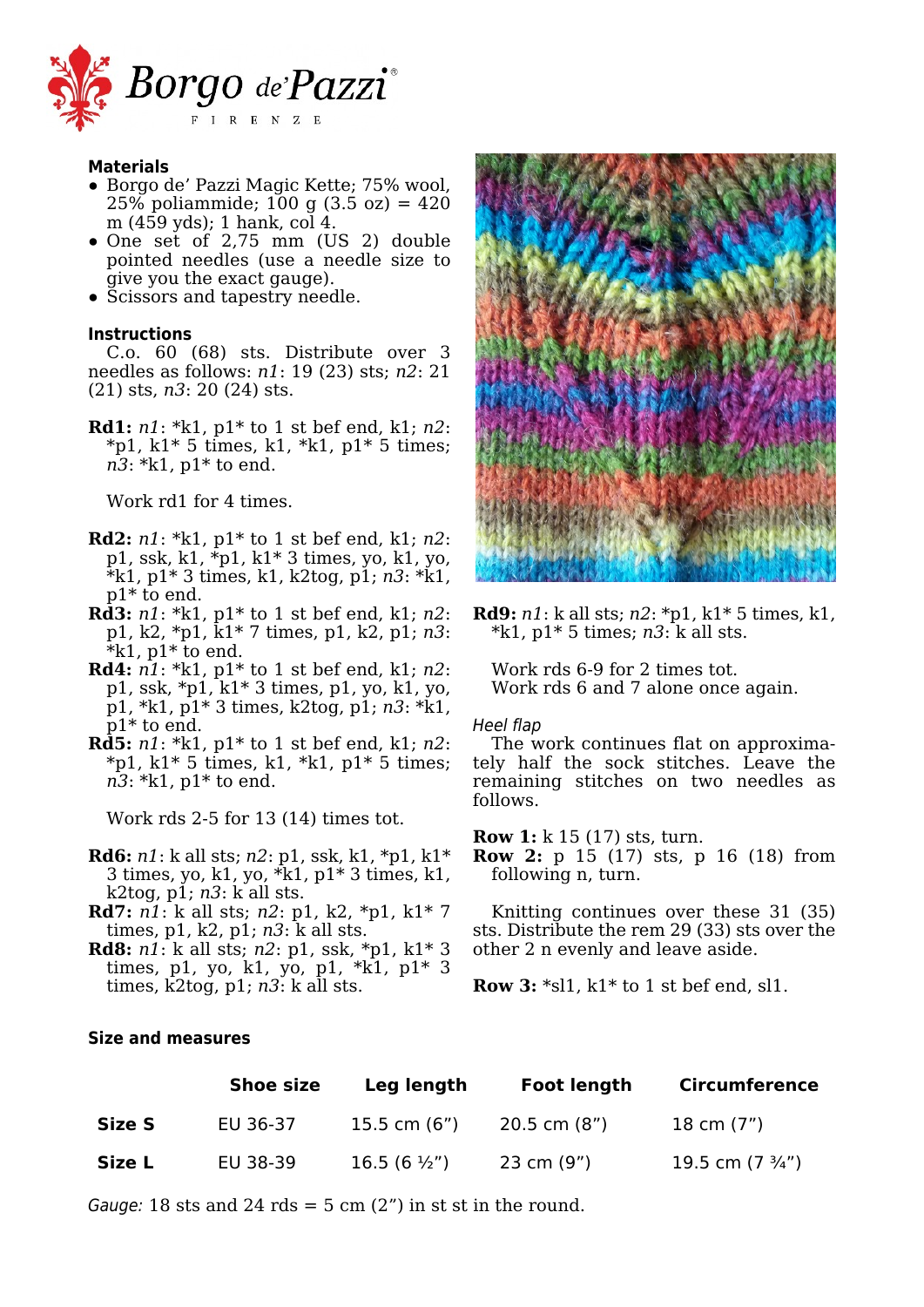



**Row 4:** p all sts.

Work these 2 rows for 14 (17) times.

*Heel shaping*

- **Row 1:** sl1, k 19 (21) sts, ssk, turn.
- **Row 2:** sl1, p 9, p2tog, turn.
- **Row 3:** sl1, k 9, ssk, turn.
- **Row 4:** sl1, p 9, p2tog, turn.

Continue working rows 3 and 4 until you are left with 11 sts on the needle.

# *Heel gussett*

Resume working in the round, again distributing the sts on 3 needles as you go, as foll.

- **Setup rd 1:** *n1*: sl1, k across rem 10 heel sts, with the same needle pu&k 15 (18) sts along the side of the heel flap plus 1 st from the gap between the heel flap and the reserved sts, then k 4 (5) of the reserved sts; *n2*: p1, ssk, \*p1, k1\* 3 times, p1, yo, k1, yo, p1, \*k1, p1\* 3 times, k2tog, p1; *n3*: k rem 4 (5) sts from the previous needle, pu&k 1 st from gap and 15 (18) sts from the side of the heel flap, k 6 sts from *n1*. There will be 72 (80) sts tot: 25 (28) sts on *n1*, 21 sts on n2 and 24 (27) sts on *n3*.
- **Setup rd 2:** *n1*: k; *n2*: \*p1, k1\* 5 times, k1, \*k1, p1\* 5 times; *n3*: k.
- **Rd1:** *n1*: k to last 3 sts, k2tog, k1; *n2*: p1, ssk, k1, \*p1, k1\* 3 times, yo, k1, yo, \*k1, p1\* 3 times, k1, k2tog, p1; *n3*: k1, ssk, k to end.
- **Rd2:** *n1*: k all sts; *n2*: p1, k2, \*p1, k1\* 7 times, p1, k2, p1; *n3*: k all sts.
- **Rd3:** *n1*: k to last 3 sts, k2tog, k1; *n2*: p1, ssk, \*p1, k1\* 3 times, p1, yo, k1, yo, p1,

\*k1, p1\* 3 times, k2tog, p1; *n3*: k1, ssk, k to end.

**Rd4:** *n1*: k all sts; *n2*: \*p1, k1\* 5 times, k1, \*k1, p1\* 5 times; *n3*: k all sts.

Work rds 1-4 for 3 times tot. 12 sts decreased. You are now back to 60 (68) sts.

# *Foot*

In the first part of the foot, you will be slowly decreasing off the central motif, adding increases on each side of it to keep the stitch count intact. The instructions "work all sts as they appear" means that you will be working the stitches as they are, knitting the knits and purling the purls.

- **Rd1:** *n1*: k; *n2*: k&piss, ssk, work all sts as they appear to last 3 sts, k2tog, p&kiss; *n3*: k.
- **Rd2 (and all even rds):** work all sts as they appear.
- **Rd3:** *n1*: k; *n2*: k1, m1l, ssk, work all sts as they appear to last 4 sts, k2tog, m1r, k1; *n3*: k.
- **Rd4:** *n1*: k; *n2*: k2, m1l, ssk, work all sts as they appear to last 5 sts, k2tog, m1r, k to end; *n3*: k.
- **Rd5:** *n1*: k; *n2*: k3, m1l, ssk, work all sts as they appear to last 6 sts, k2tog, m1r, k to end; *n3*: k.
- **Rd6:** *n1*: k; *n2*: k4, m1l, ssk, work all sts as they appear to last 7 sts, k2tog, m1r, k to end; *n3*: k.
- **Rd7:** *n1*: k; *n2*: k5, m1l, p1, ssk, k3, k2tog, p1, m1r, k to end; *n3*: k.
- **Rd8:** *n1*: k; *n2*: k6, m1l, p1, ssk, k1, k2tog, p1, m1r, k to end; *n3*: k.
- **Rd9:** *n1*: k; *n2*: k7, m1l, p1, cdd, p1, m1r, k to end; *n3*: k.
- **Rd10:** *n1*: k; *n2*: k8, m1l, cdd, m1r, k to end; *n3*: k.
- **Rd11:** k around.
- **Rd12:** as rd2.

Continue working in st st in the round.

*Small size only*

**On next rd:** move the last st on *n2* to *n1*: there will be 20 sts on each needle.

# *Large size only*

**On next rd:** move the first st on *n3* to *n2*: there will be 23 sts on each *n1* and *n3* and 22 sts on *n2*.